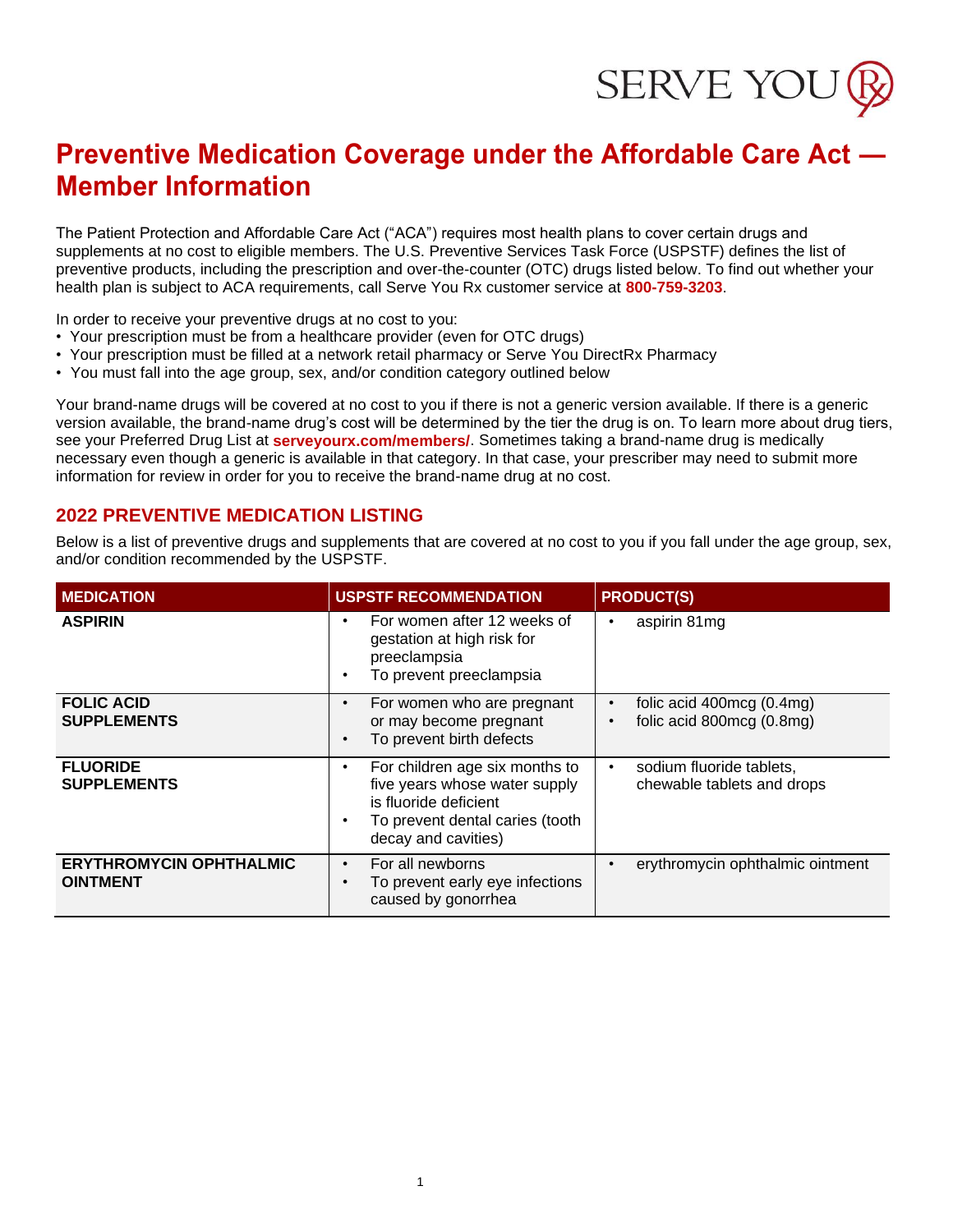| <b>MEDICATION</b>                                                                                                            | <b>USPSTF RECOMMENDATION</b>                                                                                                                                 | <b>PRODUCT(S)</b>                                                                                                                                                                                                                                                                                                                                                                                                                                                                   |  |  |
|------------------------------------------------------------------------------------------------------------------------------|--------------------------------------------------------------------------------------------------------------------------------------------------------------|-------------------------------------------------------------------------------------------------------------------------------------------------------------------------------------------------------------------------------------------------------------------------------------------------------------------------------------------------------------------------------------------------------------------------------------------------------------------------------------|--|--|
| <b>BOWEL PREPARATION</b><br><b>MEDICATIONS</b><br>NOTE: Only one fill of bowel preparation<br>drugs can be covered per year. | For adults age 45-75 years<br>$\bullet$<br>$\bullet$<br>To clean out the bowel prior to<br>a colonoscopy (procedure used<br>to screen for colorectal cancer) | bisacodyl tablets<br>Citroma<br>$\bullet$<br>ClearLax<br>$\bullet$<br>GaviLAX<br>$\bullet$<br>GaviLyte-C<br>$\bullet$<br>GaviLyte-G<br>$\bullet$<br>GaviLyte-N<br>GentleLax<br>$\bullet$<br>GlycoLax<br>$\bullet$<br>LaxaClear<br>magnesium citrate solution<br>$\bullet$<br>Natura-LAX<br>$\bullet$<br>PEG-3350/electrolyte solution<br>$\bullet$<br>Purelax<br>$\bullet$<br><b>RA Laxative</b><br>$\bullet$<br>Smooth LAX<br>TriLyte<br>$\bullet$                                 |  |  |
| <b>BREAST CANCER PREVENTIVE</b><br><b>MEDICATIONS</b>                                                                        | For women age 35 years and<br>$\bullet$<br>older who are at an increased<br>risk for breast cancer<br>To prevent breast cancer<br>$\bullet$                  | anastrozole*<br>$\bullet$<br>exemestane*<br>$\bullet$<br>letrozole*<br>raloxifene (generic Evista)*<br>$\bullet$<br>tamoxifen*<br>$\bullet$<br>*These medications are typically covered at<br>your plan's normal cost share. To obtain<br>these medications at no cost to you, a Prior<br>Authorization Form must be completed by<br>the prescriber. If criteria are met, the plan will<br>cover 100% of the cost of these medications<br>for up to five years.                     |  |  |
| <b>HIV-PRE-EXPOSURE</b><br><b>PROPHYLAXIS (PrEP)</b><br><b>MEDICATIONS</b>                                                   | For adolescents and adults<br>$\bullet$<br>without HIV who are at high<br>risk<br>To prevent contracting HIV<br>$\bullet$<br>infection                       | Descovy*<br>$\bullet$<br>emtricitabine/tenofovir 200/300mg<br>$\bullet$<br>(generic Truvada)*<br>tenofovir (generic Viread)*<br>$\bullet$<br>*These medications are typically covered at<br>your plan's normal cost share. To obtain<br>these medications at no cost to you, a Prior<br>Authorization Form must be completed by<br>the prescriber. If criteria are met, the plan will<br>cover 100% of the cost of these medications.<br>Coverage is limited to one tablet per day. |  |  |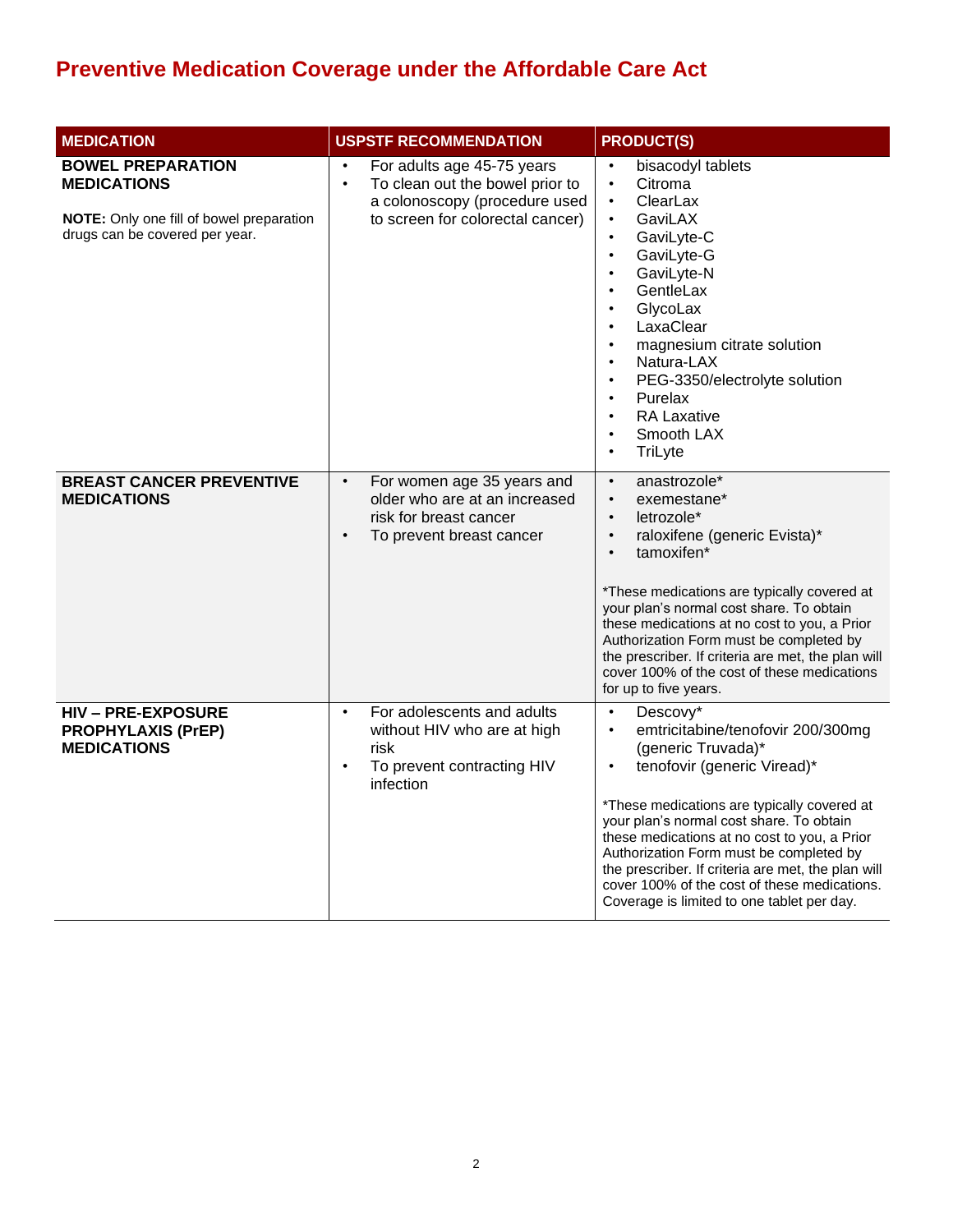| <b>MEDICATION</b>                                                                                                                               | <b>USPSTF RECOMMENDATION</b>                                                                                                                                                                                                  | <b>PRODUCT(S)</b>                                                                                                                                                                                                                                                                                                                                                                                                                                                    |  |  |
|-------------------------------------------------------------------------------------------------------------------------------------------------|-------------------------------------------------------------------------------------------------------------------------------------------------------------------------------------------------------------------------------|----------------------------------------------------------------------------------------------------------------------------------------------------------------------------------------------------------------------------------------------------------------------------------------------------------------------------------------------------------------------------------------------------------------------------------------------------------------------|--|--|
| <b>STATIN PREVENTIVE</b><br><b>MEDICATIONS</b>                                                                                                  | For adults age 40-75 years with<br>$\bullet$<br>one or more cardiovascular risk<br>factors and a 10-year risk of a<br>cardiovascular event of 10% or<br>greater<br>To prevent cardiovascular<br>$\bullet$<br>events and death | atorvastatin* 10mg & 20mg<br>$\bullet$<br>fluvastatin* 20mg & 40mg<br>$\bullet$<br>fluvastatin ER* 80mg<br>$\bullet$<br>lovastatin (all strengths)<br>$\bullet$<br>pravastatin* (all strengths)<br>$\bullet$<br>rosuvastatin* 5mg & 10mg<br>$\bullet$<br>simvastatin* 5mg, 10mg, 20mg,<br>$\bullet$<br>& 40mg<br>*Coverage at no cost to you varies based on<br>plan management strategy. Prior<br>Authorization may be required to obtain<br>medication at no cost. |  |  |
| <b>TOBACCO CESSATION</b><br><b>MEDICATIONS</b><br>NOTE: Up to two 90-day treatments of<br>tobacco cessation therapy can be<br>covered per year. | For all nonpregnant adults<br>$\bullet$<br>To prevent the negative effects<br>$\bullet$<br>associated with tobacco use by<br>providing aids to quit                                                                           | Apo-varenicline<br>$\bullet$<br>bupropion SR (generic Zyban)<br>$\bullet$<br>tablets<br>nicotine gum (nicotine polacrilex)<br>$\bullet$<br>nicotine lozenges (nicotine<br>$\bullet$<br>polacrilex)<br>nicotine patch<br>$\bullet$<br>Nicotrol Inhaler<br>$\bullet$<br>Nicotrol Nasal Spray<br>$\bullet$<br>varenicline (generic Chantix)<br>$\bullet$                                                                                                                |  |  |
| <b>VACCINE - COVID 19</b><br><b>NOTE:</b> No prescription required                                                                              | For individuals 5 years of age<br>$\bullet$<br>and older (age-related<br>recommendations vary based<br>on manufacturer and are<br>subject to change)<br>For the prevention of COVID-<br>$\bullet$<br>19                       | COVID-19 (SARS-COV-2) mRNA<br>$\bullet$<br>vaccine<br>COVID-19 (SARS-COV-2) viral<br>$\bullet$<br>vector vaccine                                                                                                                                                                                                                                                                                                                                                     |  |  |

#### **IMMUNIZATION COVERAGE**

The list of preventive services under ACA also includes certain immunizations. Under your prescription drug benefit, your plan may choose to cover additional pharmacist-administered immunizations: a core list of immunizations (i.e., flu, pneumonia, shingles) or an expanded list, which would also include vaccinations to prevent diseases such as hepatitis, chicken pox, and human papillomavirus (HPV). Please refer to the *Immunization Coverage under the Affordable Care Act* brochure for more information.

#### **WOMEN'S CONTRACEPTIVES**

Under the ACA, certain health plans are required to provide women with full coverage of at least one product in each of the 18 contraceptive method categories. These categories are defined by the U.S. Food and Drug Administration's Birth Control Guide.

**Coverage Overview:** The list below includes product categories related to the pharmacy benefit. It includes only the contraceptive products that are covered at no cost to women. Please call **800-759-3203** for coverage information about contraceptives not included on this list.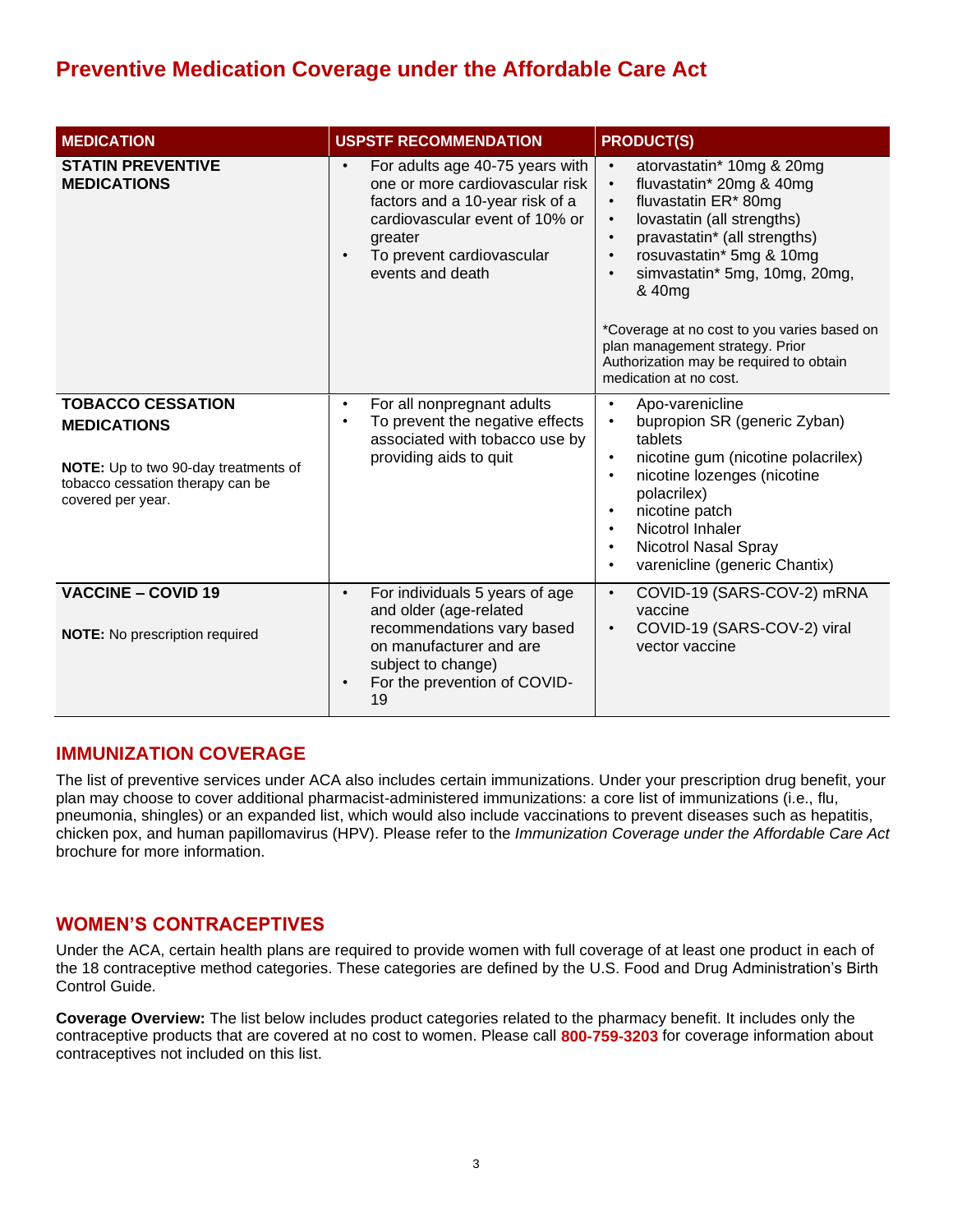## **CONTRACEPTIVE PRODUCTS AVAILABLE AT NO COST TO YOU**

| <b>CATEGORY</b>                                                                      | <b>PRODUCT(S)</b>                                                                                                                                                                                                                                                                                              |  |  |  |  |
|--------------------------------------------------------------------------------------|----------------------------------------------------------------------------------------------------------------------------------------------------------------------------------------------------------------------------------------------------------------------------------------------------------------|--|--|--|--|
| <b>SPERMICIDE</b>                                                                    | <b>Encare Suppositories</b><br>$\bullet$<br>Gynol II Gel 3%<br>$\bullet$<br>Shur-Seal Gel 2%<br>$\bullet$<br>VCF Vaginal Contraceptive Film/Foam/Gel<br>$\bullet$                                                                                                                                              |  |  |  |  |
| <b>SPONGE</b>                                                                        | <b>Today Sponge</b><br>$\bullet$                                                                                                                                                                                                                                                                               |  |  |  |  |
| <b>FEMALE CONDOMS</b><br><b>NOTE:</b> Male condoms are not covered<br>under the ACA. | FC2<br>$\bullet$                                                                                                                                                                                                                                                                                               |  |  |  |  |
| <b>EMERGENCY CONTRACEPTION</b>                                                       | Aftera<br>My Way<br>$\bullet$<br>$\bullet$<br><b>AfterPill</b><br>New Day<br>$\bullet$<br>Opcicon One-Step<br><b>EContra EZ</b><br>$\bullet$<br>Option 2<br><b>EContra One-Step</b><br>$\bullet$<br>Ella<br>React<br>$\bullet$<br>levonorgesterol<br><b>Take Action</b><br>$\bullet$<br>My Choice<br>$\bullet$ |  |  |  |  |
| <b>INTRAUTERINE DEVICE (IUD)</b>                                                     | Kyleena<br>$\bullet$<br>Liletta<br>$\bullet$<br>Mirena<br>$\bullet$<br>Paragard<br>$\bullet$<br>Skyla<br>$\bullet$                                                                                                                                                                                             |  |  |  |  |
| <b>IMPLANTABLE ROD</b>                                                               | Nexplanon<br>$\bullet$                                                                                                                                                                                                                                                                                         |  |  |  |  |
| <b>VAGINAL RING</b>                                                                  | Annovera<br>$\bullet$<br>Eluryng<br>$\bullet$<br>etonogestrel/ethinyl estradiol<br>$\bullet$                                                                                                                                                                                                                   |  |  |  |  |
| <b>TRANSDERMAL PATCH</b>                                                             | Xulane<br>$\bullet$<br>Zafemy<br>$\bullet$                                                                                                                                                                                                                                                                     |  |  |  |  |
| <b>DIAPHRAGM</b>                                                                     | Caya<br>$\bullet$<br><b>Omniflex Wide Seal</b><br>$\bullet$<br>Wide-Seal<br>$\bullet$                                                                                                                                                                                                                          |  |  |  |  |
| <b>CERVICAL CAP</b>                                                                  | FemCap<br>$\bullet$                                                                                                                                                                                                                                                                                            |  |  |  |  |
| <b>INJECTIONS</b>                                                                    | $\bullet$<br>medroxyprogesterone acetate                                                                                                                                                                                                                                                                       |  |  |  |  |
| PH MODULATORS                                                                        | Phexxi Gel<br>$\bullet$                                                                                                                                                                                                                                                                                        |  |  |  |  |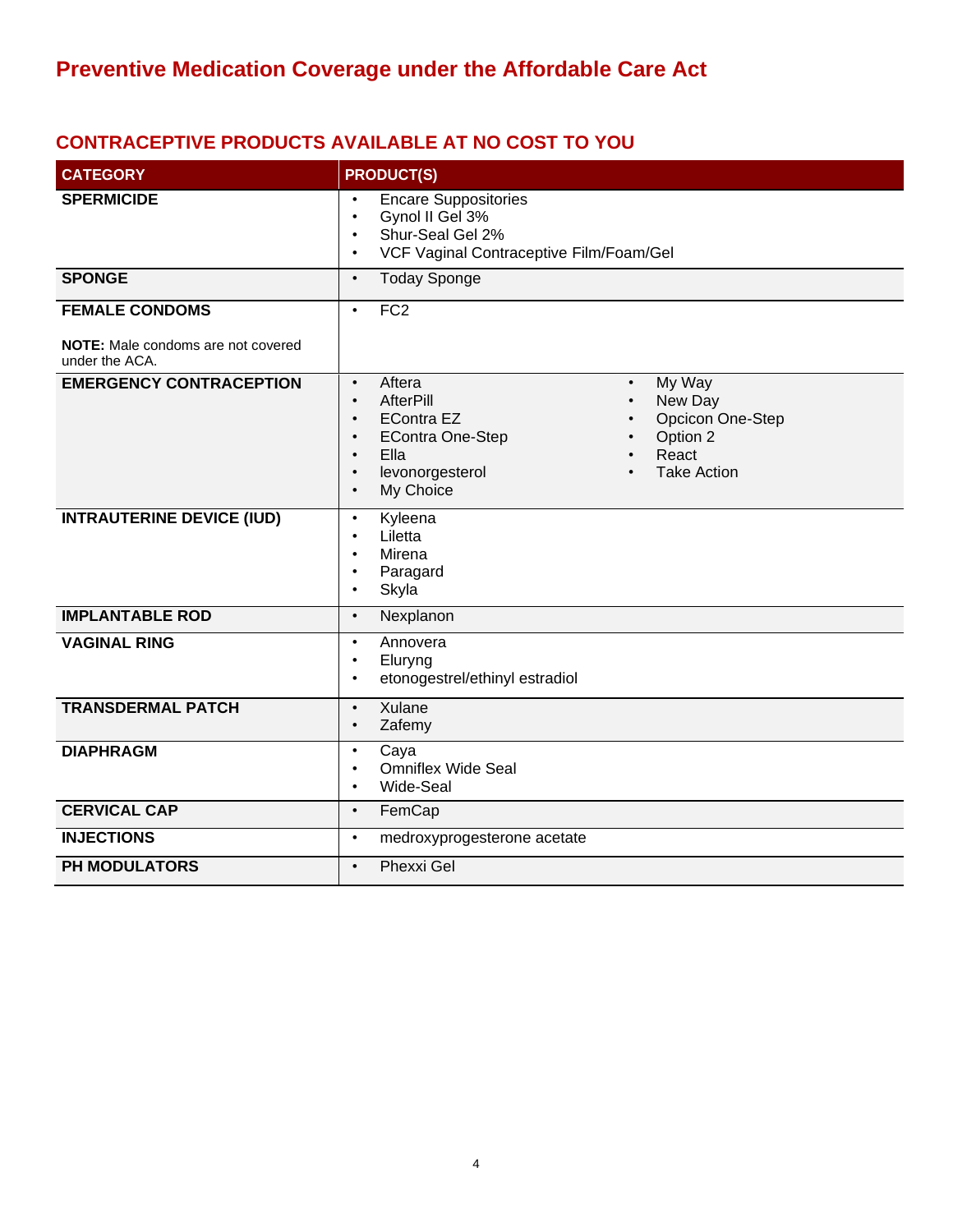| <b>CATEGORY</b>                                     | <b>PRODUCT(S)</b>                                                                                                                                                                                                                                                                                                                                                                                                                                                                               |
|-----------------------------------------------------|-------------------------------------------------------------------------------------------------------------------------------------------------------------------------------------------------------------------------------------------------------------------------------------------------------------------------------------------------------------------------------------------------------------------------------------------------------------------------------------------------|
| <b>EXTENDED CYCLE ORAL</b><br><b>CONTRACEPTIVES</b> | Amethia<br>$\bullet$<br>Amethia Lo<br>$\bullet$<br>Amethyst<br>$\bullet$<br>Ashlyna<br>$\bullet$<br>Camrese<br>$\bullet$<br>Camrese Lo<br>$\bullet$<br>Daysee<br>$\bullet$<br>Dolishale<br>$\bullet$<br>Fayosim<br>$\bullet$<br>Iclevia<br>$\bullet$<br>Introvale<br>$\bullet$<br>Jaimiess<br>$\bullet$<br>Jolessa<br>$\bullet$<br>levonorgesterol/ethinyl estradiol (91-day)<br>$\bullet$<br>LoJaimiess<br>$\bullet$<br>Rivelsa<br>$\bullet$<br>Setlakin<br>$\bullet$<br>Simpesse<br>$\bullet$ |